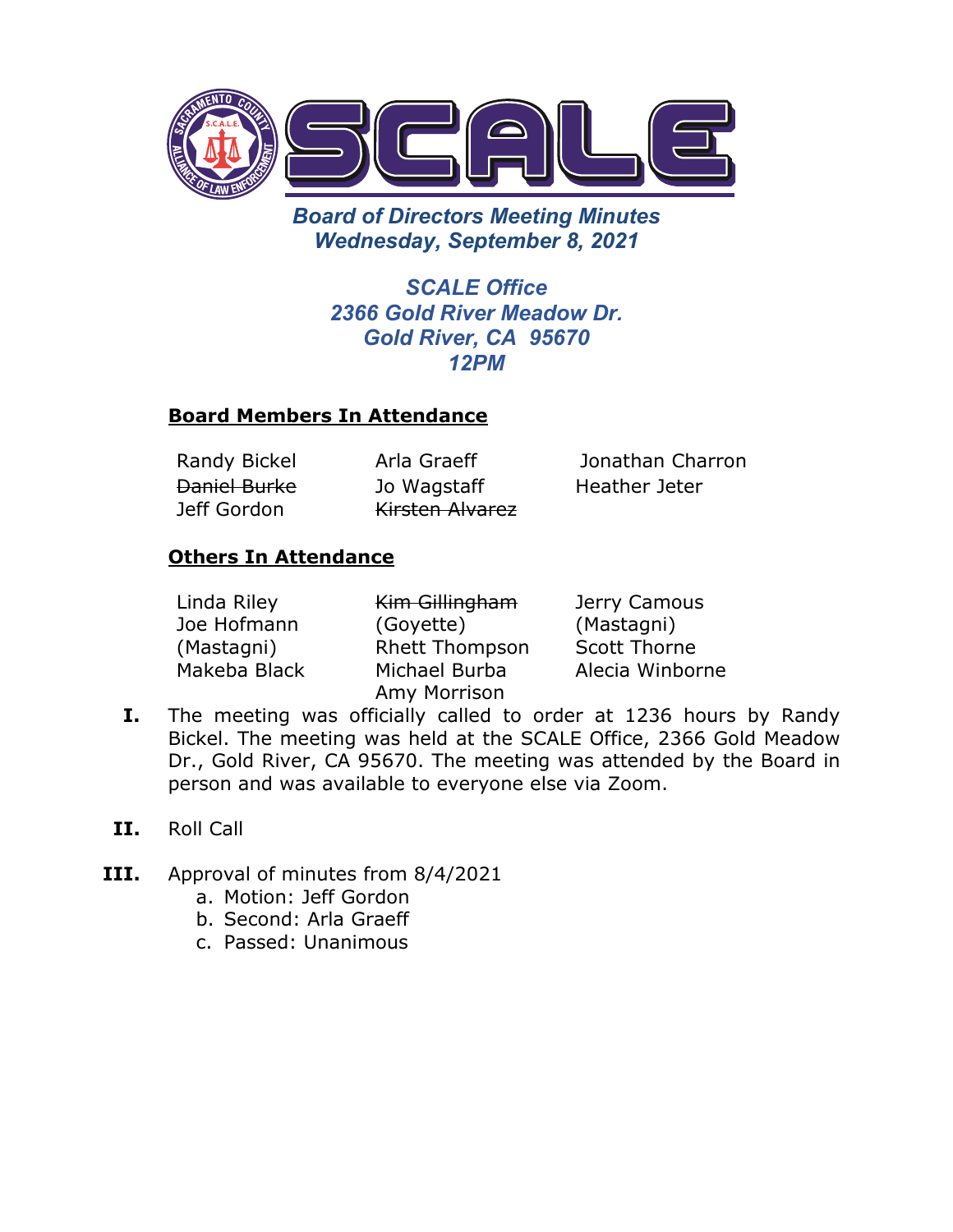## **IV. Treasurer's Report**

#### **Note: This was read into the minutes during the General Membership Meeting.**

| Accounts (8/31/2021)     |              |            |
|--------------------------|--------------|------------|
| General Fund 6222        |              | 166,767.36 |
| Legal Defense Fund 3903  |              | 81,230.13  |
| PAC Fund 3911            |              | 23,888.23  |
| Savings 7915             |              | 126,375.19 |
| Wells Fargo Office Acct. |              | 665.68     |
| Debit Card Acct.         |              | 1,563.26   |
|                          | <b>Total</b> | 400,489.85 |
|                          |              |            |

# **Fidelity (8/31/2021) 264,555.51**

## **Total Cash and Investments 665,045.36**

Motion: Jeff Gordon Second: Jo Wagstaff Passed: Unanimous

#### **V. Old Business**

- A. Sacramento County COVID-19 Updates
	- a. This item was discussed during the General Membership Meeting.
	- b. Kim and Jerry have worked on submitting the letter of interest about the possible funds being allocated for groups affected by the staffing requirements during the early portion of the pandemic. This item will continue to be updated as we learn about possible funds and how they are to be allocated.
- B. SCALE App
	- a. This is close to ready. Randy will confirm status with Jeremy so we can get this completed.
- C. PORAC Valley Chapter Meeting September 9th, 2021
	- a. This item was discussed during the General Membership Meeting.
	- b. This event will be held starting at 6pm. Those members of 031 are encouraged to attend.
- D. Members Appreciation Lunch Truck Oct 13-15, 2021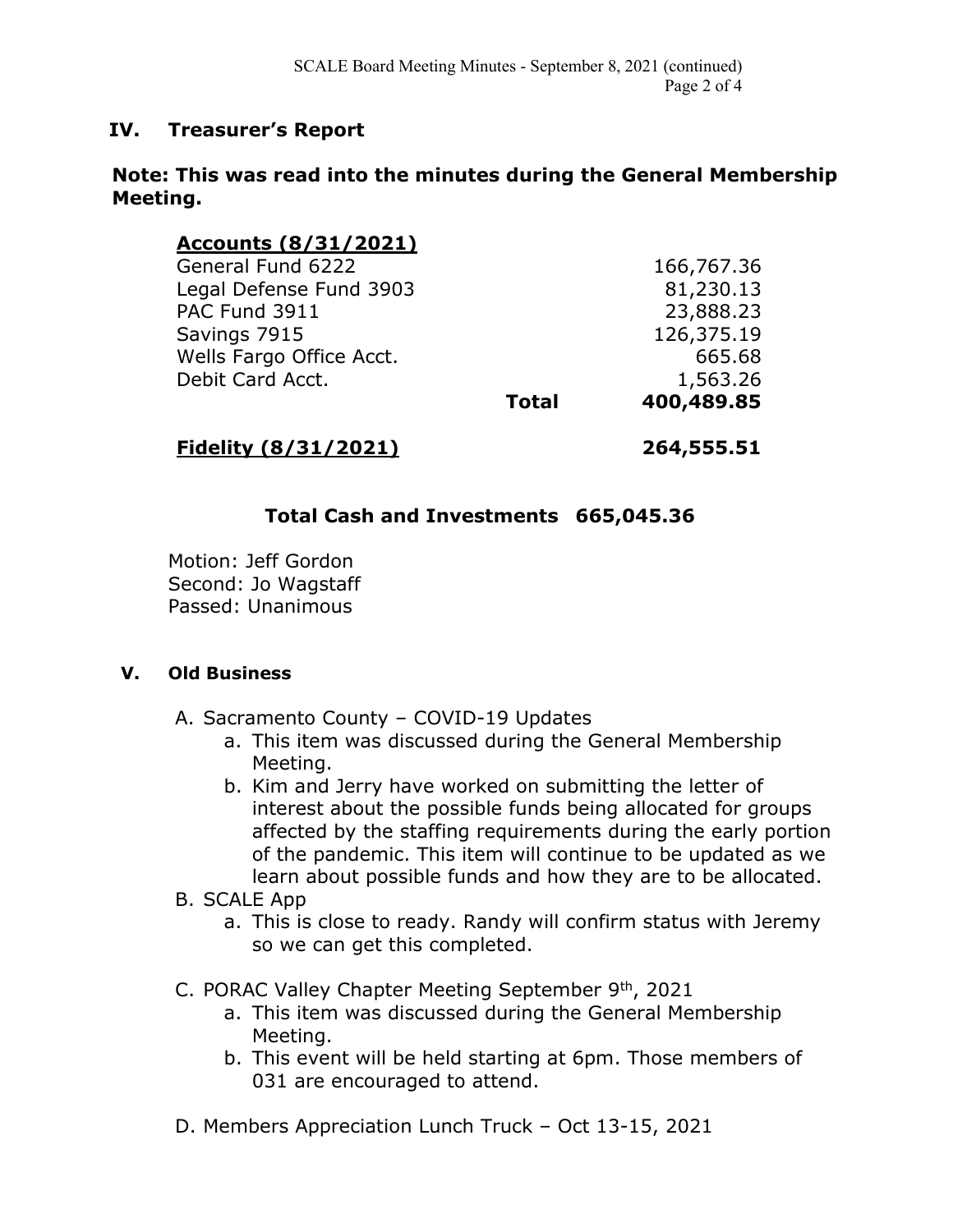SCALE Board Meeting Minutes - September 8, 2021 (continued) Page 3 of 4

- a. This item was discussed during the General Membership Meeting.
- b. This is still being scheduled and finalized. Buckhorn Grill will be the truck we will be using again. Location dates will be finalized shortly and released to the membership.
- E. Nominations for 2022 Open Board Positions: President, LESU, Crime Lab, Park Ranger, & Public Defenders Office
	- a. This item was discussed during the General Membership Meeting.
	- b. A nomination for Felicia Rhodes for the public defender's office was read by Randy Bickel.
	- c. A nomination for Jeff Gordon for LESU was read by Randy Bickel.
	- d. A nomination from the floor was made for Randy Bickel as president.
- F. 21<sup>st</sup> Annual Public Safety & Appreciation Luncheon on October 22<sup>nd</sup>
	- a. This item was discussed during the General Membership Meeting.
	- b. Heather and Jeff are planning on attending. The raffle for the other spots at the table will be sent out later this month for the membership.
- G. Vice President Position
	- a. This item was discussed during the General Membership Meeting.
	- b. Arla Graeff was nominated by Randy Bickel as the Vice President and 2<sup>nd</sup> by Jeff Gordon. Motion passed.

# **VI. New Business**

- A. American Rescue Plan Act (ARPA Funds)
	- a. This was discussed during the COVID-19 Updates during the General Membership Meeting.
- B. DCSS Teleworking
	- a. This discussion and topic has been brought to HR. There is a possible change to a 2-3 days a week schedule versus the one week on and two weeks off schedule currently being employed.
- C. PORAC "Fund a Hero" Donation
	- a. A motion was made to donate \$500 to each of the Galt Officer's "Fund a Hero Fund"

Motion: Jonathan Charron

Second: Jeff Gordon

Passed: Unanimous

D. DA candidates